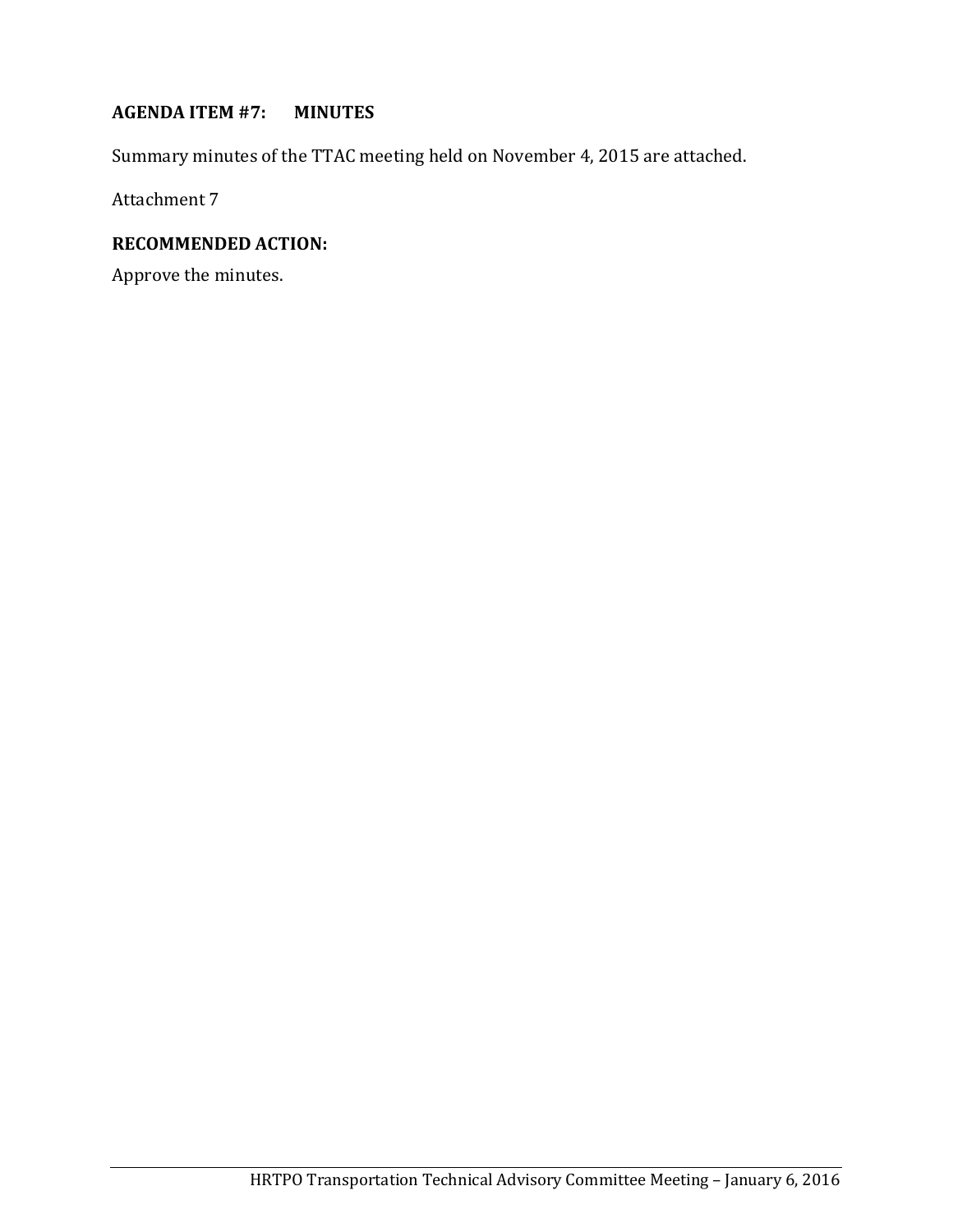## **Summary Minutes of the HRTPO Transportation Technical Advisory Committee (TTAC) Meeting November 4, 2015**

The HRTPO Transportation Technical Advisory Committee (TTAC) Meeting was called to order at 9:31 a.m. in the Regional Building Boardroom, 723 Woodlake Drive, Chesapeake, Virginia, with the following in attendance:

#### **TTAC Voting Members in Attendance:**

| Britta Ayers (NN)         | Phil Pullen (VB)          |
|---------------------------|---------------------------|
| Jackie Kassel (NN)        | Mark Shea (Alternate, VB) |
| Bryan Stilley (NN)        | Tim Cross (YK)            |
| Robert Brown (NO)         | Chris Arabia (DRPT)       |
| Thelma Drake (NO)         | Julie Navarrete (HRT)     |
| Jeff Raliski (NO)         | Dawn Odom (VDOT)          |
| James Wright (PO)         | Stephen Rowan (VDOT)      |
| Kevin Wyne (PQ)           | Eric Stringfield (VDOT)   |
| <b>Sherry Earley (SU)</b> | Jeff Florin (VPA)         |
| LJ Hansen (SU)            | Jamie Jackson (WATA)      |
| Robert Lewis (SU)         |                           |
|                           |                           |

#### **TTAC Voting Members Absent:**

Steve Lambert (CH) Earl Sorey (CH) Anne Ducey-Ortiz (GL) Brian Lewis (GL) Peter Stephenson (IW)

Ellen Roberts (PQ) Debbie Vest (PQ) Brian Solis (VB) Daniel Clayton (WM)

Steve Martin (WM) Reed Nester (WM) J. Mark Carter (YK) Al Maddalena (YK)

## **TTAC Nonvoting Members in Attendance:**

Rhonda Murray (NAVY)

## **TTAC Nonvoting Members Absent:**

Ivan Rucker (FHWA) Ryan Long (FTA)

## **HRTPO Staff:**

Sam Belfield Rob Case Kathlene Grauberger Rob Jaques Theresa Jones

Mike Kimbrel John Mihaly Kendall Miller Keith Nichols Joe Paulus

David Pritchard Camelia Ravanbakht Seth Schipinski Dale Stith

## **Others Recorded Attending:**

Michael King (NAVY); Frank Papcin (CTAC); Phil Lohr (WRA); Ken Yarberry (RK&K); Scott Lovell, Derek Piper (WSP/Parsons Brinckerhoff); Jordan Pasale (Virginian-Pilot); Karen McPherson (McPherson Consulting); Lindsay Hoolchan, Sam Sink (HRT); Carl Jackson (VDOT); Mike Long, Chris Vaigneur (HRPDC Staff)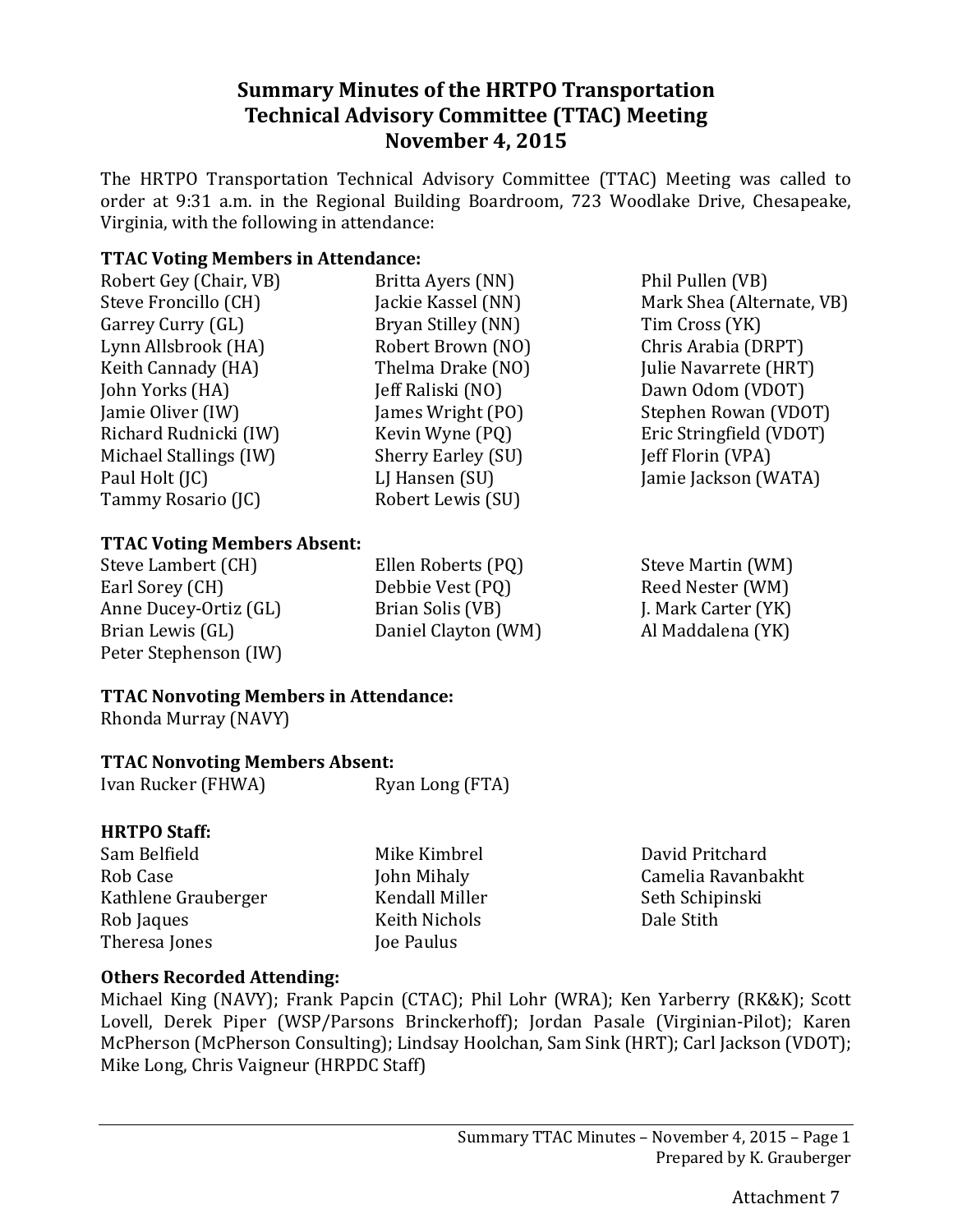#### **Introductions**

There were no introductions.

### **Public Comment Period**

Mr. Frank Papcin, Virginia Beach Citizen, addressed the TTAC regarding his opposition to funding allocated to study extending light rail transit to Chesapeake.

#### **Submitted Public Comments**

There were no submitted public comments in the agenda packet.

#### **Comments and Updates from State and Federal Agencies and the Military**

Ms. Dawn Odom of VDOT reported that the Commonwealth Transportation Board's Fall Public meeting will be held on November 10, 2015 in the Regional Building Boardroom. She stated the meeting will be in the form of a Town Hall meeting focusing on House Bill 2.

There were no comments from DRPT.

There were no comments from FHWA.

Mr. Jeff Florin of the Virginia Port Authority (VPA) reported that the VPA will hold an open house tomorrow at 2:00 p.m. for contractors to review its upcoming construction program.

There were no comments from the NAVY.

## **Approval of Agenda**

Chair Robert Gey asked for additions or deletions to the TTAC Agenda. Mr. Eric Stringfield requested to defer *Agenda Item #14: I-264 Corridor Evaluation Study Update* until the January TTAC meeting. Chair Gey indicated that HRTPO staff will brief TTAC on a new business item regarding the revised LRTP revenue forecast. Mr. Florin Moved to approve the agenda with the amendments; seconded by Mr. Mark Shea. The Motion Carried.

#### **Summary Minutes**

Chair Gey reported that the TTAC summary minutes from the October 7, 2015 meeting were included in the November 4, 2015 TTAC Agenda Packet. Chair Gey asked for any additions or corrections to the minutes. Hearing none, Mr. Tim Cross Moved to approve the minutes as written; seconded by Ms. Jackie Kassel. The Motion Carried.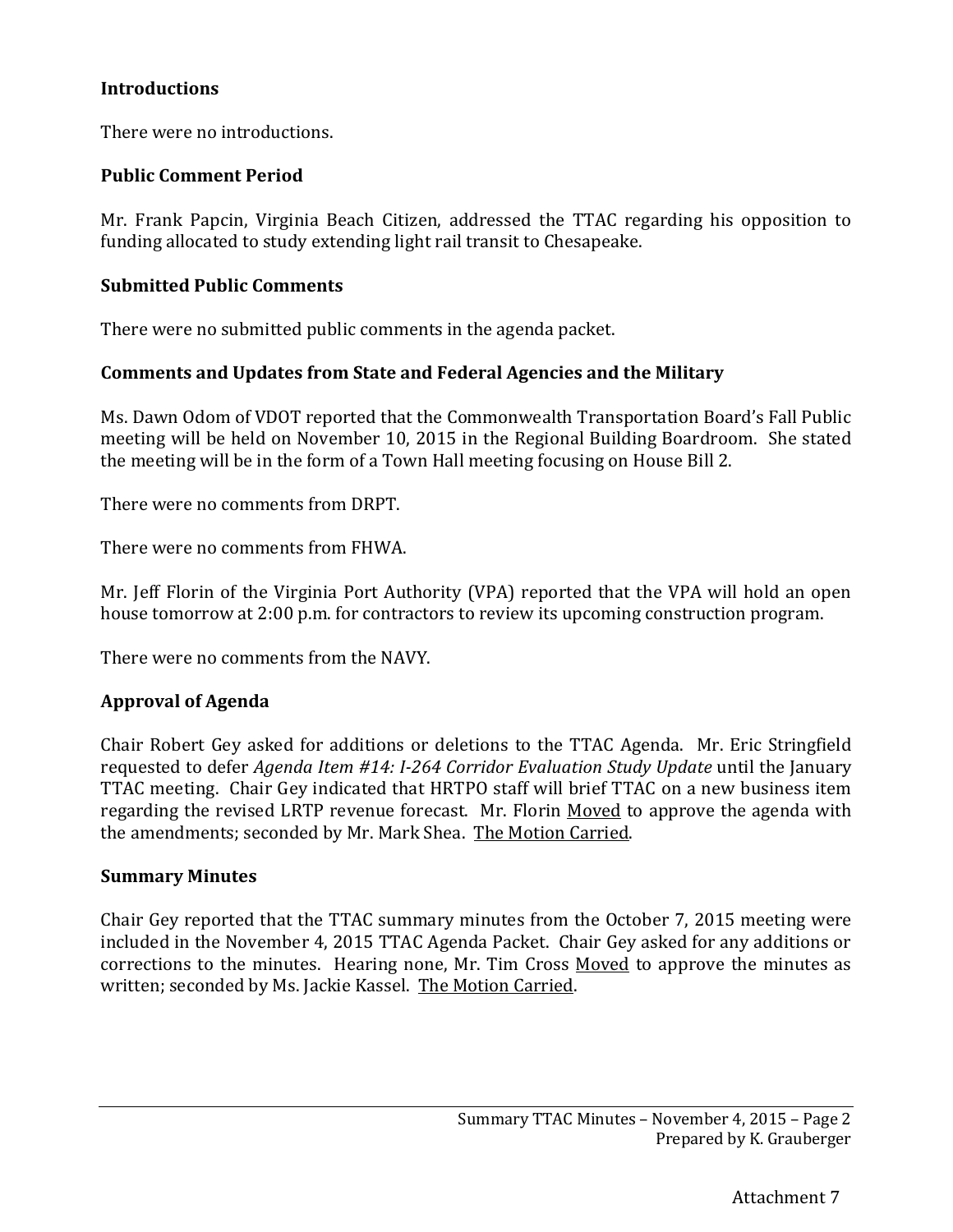## **FY 2015-2018 TIP Revision – RSTP and CMAQ Transfer Request: Suffolk**

Ms. Sherry Earley reported that the City of Suffolk is requesting to transfer available funds from two City projects to cover a cost increase on a third, active Congestion Mitigation and Air Quality Improvement Program (CMAQ) project. Since a portion of the available funding is Regional Surface Transportation Program (RSTP) funds, the City has coordinated with the City of Newport News to swap \$36,621 in RSTP funds for an equivalent amount of CMAQ funds. The specifics of the City's request are described below:

- Transfer \$36,621 FY 2011 RSTP funds, including state match, from the ITS Master Plan project (UPC 97726) in Suffolk to the Multimodal Station Relocation project (UPC 102734) in Newport News.
- Transfer \$36,621 FY 2016 CMAQ funds, including state match, from the Multimodal Station Relocation project (UPC 102734) in Newport News to the North Main Street Sidewalk project (UPC 99172) in Suffolk.
- Transfer \$56,000 FY 2015 CMAQ funds, including state match, from the Harbour View Area Traffic Signal Coordination project (UPC 100603) in Suffolk to the North Main Street Sidewalk project (UPC 99172) in Suffolk.

This request has been made available for public review and comment. The public review period began on October 28, 2015 and runs through November 11, 2015.

Ms. Earley Moved to recommend HRTPO Board approval of the RSTP and CMAQ fund transfers and the associated TIP amendment; seconded by Ms. Kassel. The Motion Carried.

#### **2015 CMAQ/RSTP Project Selection Process: Recommended Projects and Allocations**

Mr. Mike Kimbrel, HRTPO Principal Transportation Engineer, reported that the Transportation Programming Subcommittee (TPS) met on October 16, 2015 to produce a set of recommended projects to receive allocations of FY 2022 Congestion Mitigation and Air Quality Improvement Program (CMAQ) funds and Regional Surface Transportation Program (RSTP) funds. The CMAQ and RSTP funding currently available through FY 2022 is shown below:

| <b>CMAQ</b>              | FY 2016 | <b>FY 2017</b> | <b>FY 2018</b> | <b>FY 2019</b> | <b>FY 2020</b> | <b>FY 2021</b> | <b>FY 2022</b> |
|--------------------------|---------|----------------|----------------|----------------|----------------|----------------|----------------|
| <b>Available Funding</b> | \$0     | \$12,540       | \$47,540       | \$47,540       | \$47,540       | \$82,540       | \$14,243,448   |

| <b>RSTP</b>              | <b>FY 2016</b> | <b>FY 2017</b> | <b>FY 2018</b> | FY 2019  | <b>FY 2020</b> | <b>FY 2021</b> | <b>FY 2022</b> |
|--------------------------|----------------|----------------|----------------|----------|----------------|----------------|----------------|
| <b>Available Funding</b> | \$226,735      | \$70,476       | \$70,476       | \$70,476 | \$70,476       | \$70.476       | \$26,867,539   |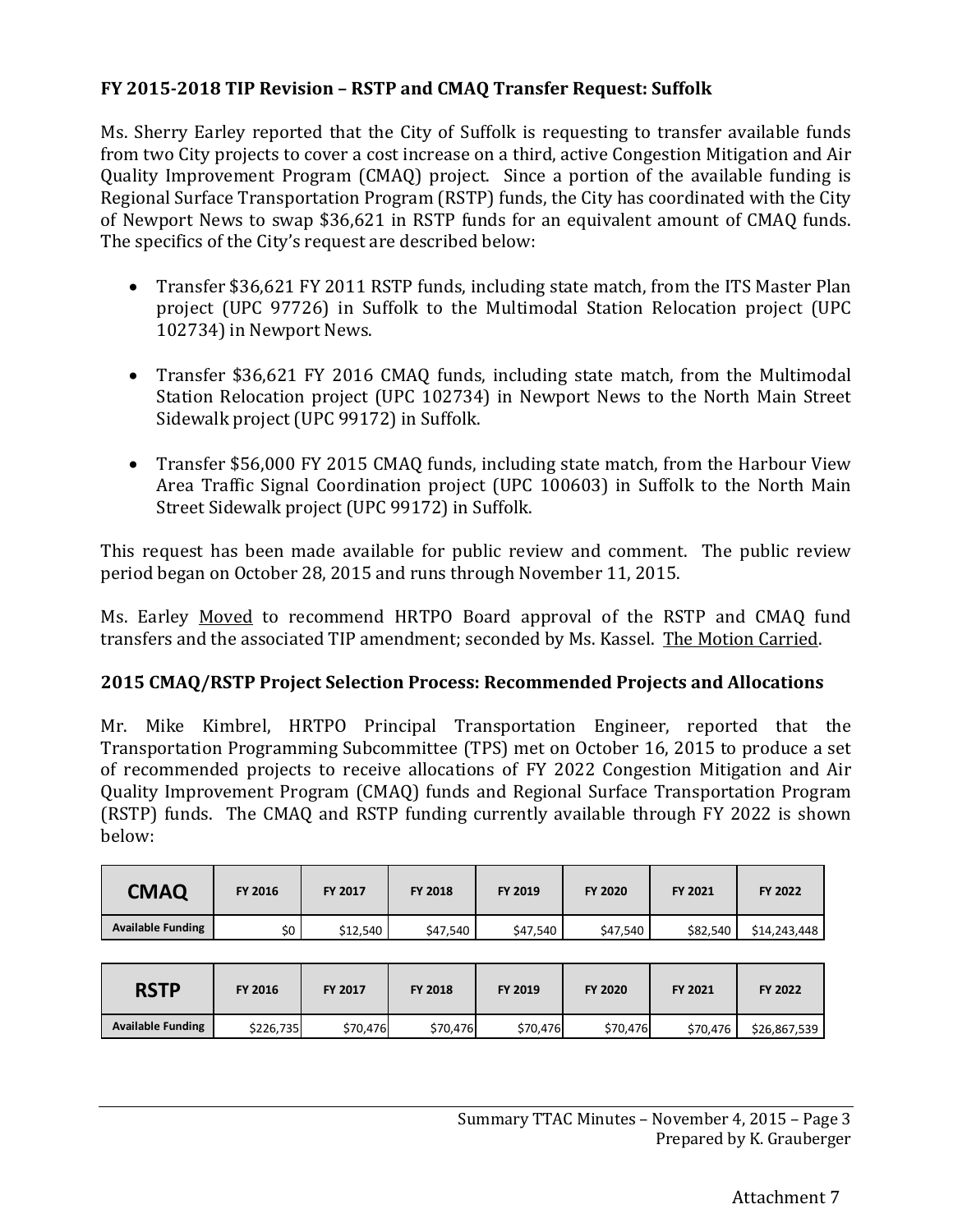Mr. Kimbrel stated the TPS recommended the following set of projects and allocations shown in the tables below.

| <b>ID/UPC#</b>          | <b>Jurisdiction</b>                 | <b>Project Description</b>                                     | Proposed<br><b>Allocation</b><br><b>FY-22</b> |
|-------------------------|-------------------------------------|----------------------------------------------------------------|-----------------------------------------------|
|                         | <b>Previously Approved Projects</b> |                                                                |                                               |
| T1404                   | <b>HRT</b>                          | <b>TRAFFIX Program</b>                                         | \$1,000,000                                   |
| <b>Highway Projects</b> |                                     |                                                                |                                               |
| <b>VB1RS</b>            | Virginia Beach                      | Elbow Road Extended - Phase 2                                  | \$13,612,795                                  |
| <b>VP1RS</b>            | <b>VPA</b>                          | Port of Virginia - Norfolk International Terminals Master Plan | \$150,000                                     |
| <b>SF3RS</b>            | Suffolk                             | Spieghts Spillway Bridge Replacement                           | \$1,350,000                                   |
| <b>IW2RS</b>            |                                     | Isle of Wight Cty. Route 607 (Old Mill Road) Signalization     | \$257,728                                     |
|                         | <b>Non-Highway Projects</b>         |                                                                |                                               |
| <b>HT6RS</b>            | <b>HRT</b>                          | <b>Bus Vehicle Replacement</b>                                 | \$2,432,027                                   |
| <b>HT1RS</b>            | <b>HRT</b>                          | Naval Station Norfolk Transit Extension Study FEIS/PE          | \$6,000,000                                   |
| <b>CH1RS</b>            | Chesapeake                          | Study of Light Rail Extension to Chesapeake                    | \$2,000,000                                   |
|                         |                                     | Total                                                          | \$26,802,550                                  |

# **Recommended RSTP Projects and Allocations**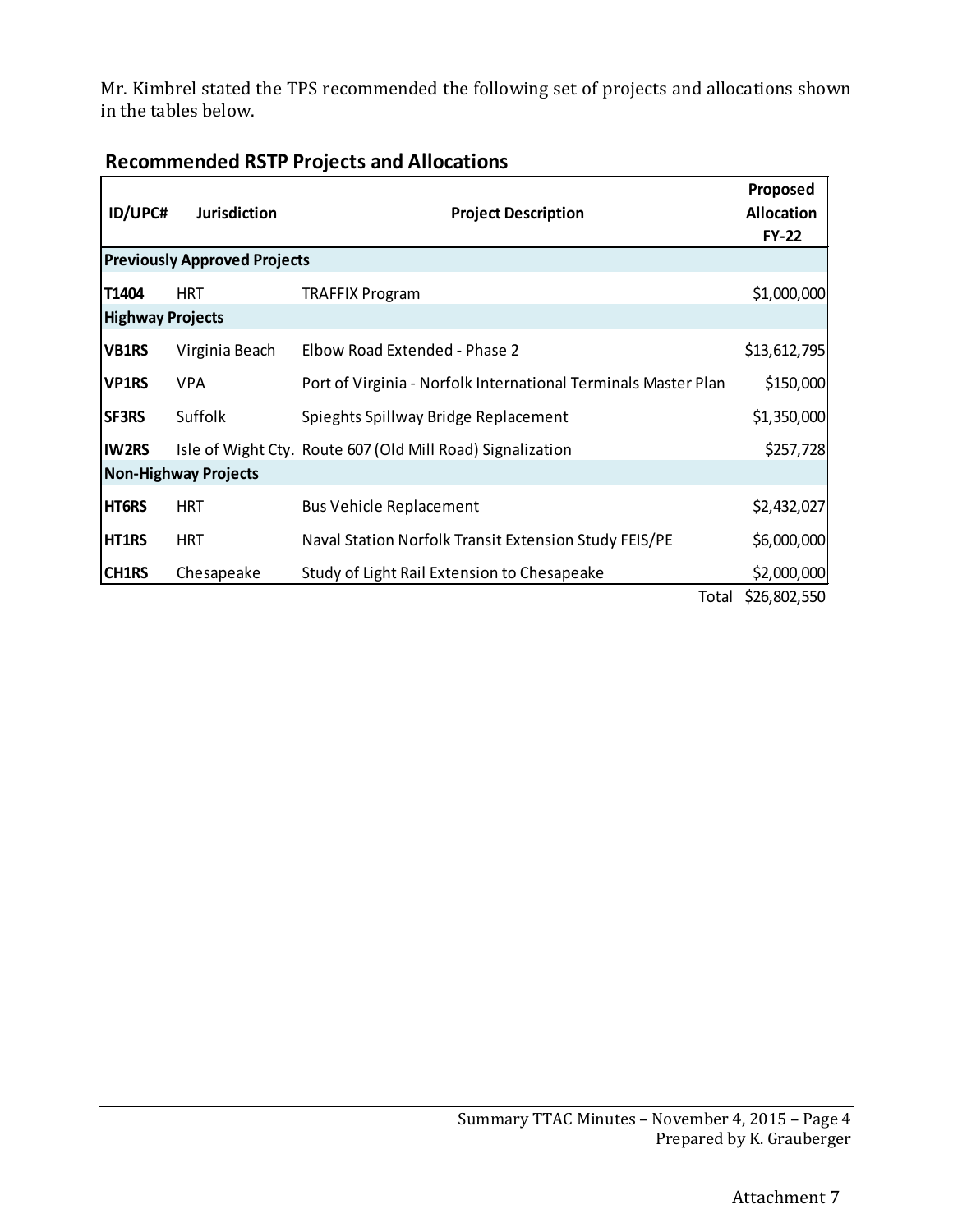| <b>ID/UPC#</b>     | Jurisdiction                                    | <b>Project Description</b>                                | Proposed<br><b>Allocation</b><br><b>FY-22</b> |
|--------------------|-------------------------------------------------|-----------------------------------------------------------|-----------------------------------------------|
|                    | <b>New CMAQ Projects with FY-22 Allocations</b> |                                                           |                                               |
| <b>HR1CM</b>       | <b>HRT</b>                                      | <b>Bus Vehicle Replacement</b>                            | \$3,349,302                                   |
| <b>WA4CM</b>       | <b>WATA</b>                                     | <b>WATA Transfer Station (HUB)</b>                        | \$2,500,000                                   |
| NF1CM              | Norfolk                                         | Norfolk Systemwide Signal Controller and System Upgrade   | \$3,000,000                                   |
| CH1CM              | Chesapeake                                      | Chesapeake Signal Timing & Incident Management Plans      | \$150,000                                     |
| VB4CM              | Virginia Beach                                  | <b>Traffic Adaptive Corridor Implementation</b>           | \$390,000                                     |
| NN <sub>2</sub> CM | <b>Newport News</b>                             | <b>Briarfield Sidewalk</b>                                | \$600,000                                     |
| SF1CM              | Suffolk                                         | Suffolk TOC                                               | \$50,000                                      |
| NF2CM              | Norfolk                                         | <b>Bus Shelters and Pedestrian Improvements</b>           | \$315,000                                     |
| HM1CM              | Hampton                                         | <b>Traffic Signal System Retimings</b>                    | \$1,055,000                                   |
| WA3CM              | <b>WATA</b>                                     | York County - Southeast - Demonstration Routes            | \$597,977                                     |
| SF <sub>2</sub> CM | Suffolk                                         | Suffolk Citywide Signal Timings                           | \$140,000                                     |
| VB1CM              | Virginia Beach                                  | Corridor Retiming - Kempsville Road and Newtown Area      | \$521,180                                     |
| NN1CM              | <b>Newport News</b>                             | Warwick Boulevard Sidewalk Widening                       | \$500,000                                     |
| VB3CM              | Virginia Beach                                  | Rosemont Road/South Plaza Trail Intersection Improvements | \$363,000                                     |
| VB <sub>2</sub> CM | Virginia Beach                                  | Independence Blvd./Edwin Drive Intersection Improvements  | \$647,000                                     |
|                    |                                                 | Total                                                     | \$14,178,459                                  |

## **Recommended CMAQ Projects and Allocations**

Mr. Phil Pullen Moved to recommend HRTPO Board approval of the RSTP and CMAQ projects and allocations as reflected in the tables above; seconded by Mr. Lynn Allsbrook. The Motion Carried.

## **Economic Analysis of Tolls on Freight Transportation in the Hampton Roads Region**

Dr. Camelia Ravanbakht, HRTPO Deputy Executive Director, reported that the draft report of *Economic Analysis of Tolls on Freight Transportation in the Hampton Roads Region* was presented to TTAC at its October 7, 2015 meeting and underwent public review from October 7, 2015 through October 21, 2015.

Mr. Florin indicated that the HRTPO Freight Transportation Advisory Committee (FTAC) has requested to participate in any discussions at the HRTPO level regarding tolls on these projects.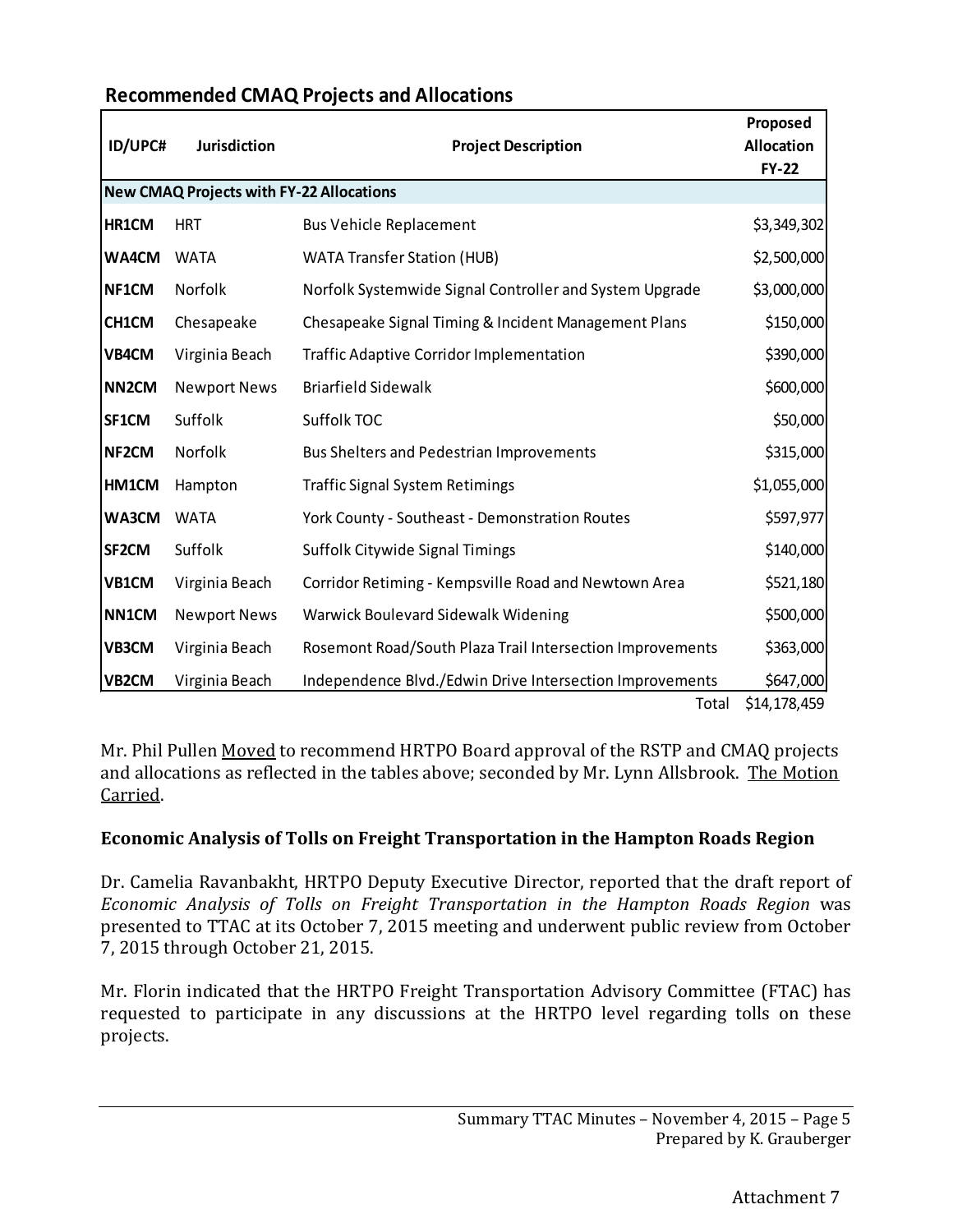Dr. Ravanbakht stated the study recommends building all of the regional priority projects despite the fact that tolls may be involved. She noted HRTAC is developing a financial plan and once completed, more discussion and coordination between HRTAC, FTAC, and the HRTPO will need to take place. She indicated that HRTPO staff will report back to TTAC as more is learned.

Mr. Florin Moved to recommend HRTPO Board approval of the final report; seconded by Ms. Thelma Drake. The Motion Carried.

## **Signature Paths Project Update**

Dr. Robert Case, HRTPO Principal Transportation Engineer, reported that HRTPO staff is analyzing the benefits of building multi-use "signature paths: Signature paths are typically named, off-road, highly–used bicycle and pedestrian paths located where many people live and work, or near popular destinations.

HRTPO staff held a kickoff meeting with local stakeholders on September 2, 2015. Comments and feedback received included creating an inventory of existing bicycle and pedestrian facilities, researching the role of signature paths in systems of trails and public transit, and possible locations for signature paths in Hampton Roads.

Focusing on rail-to-trail paths (abandoned railroad rights-of-way converted to multi-use paths), HRTPO staff has been developing a multi-layered map to find the best location for signature paths in Hampton Roads, including socioeconomic data, destinations, and existing and potential usage.

Dr. Case indicated the next Signature Paths meeting will convene on November 13, 2015 in the Regional Building with a draft report briefing to TTAC on January 6, 2016.

## **Identifying Promising Intersections for High-Congestion-Benefit/Low-Cost Improvements: Draft Report**

Dr. Robert Case, HRTPO Principal Transportation Engineer, reported that in the recent Congestion Management Process (CMP) master document, HRTPO staff identified arterial roadway segments with high potential for intersection congestion alleviation (PICA), such as segments that have more delay than one would expect given their volume per lane and location or type.

Dr. Case stated he provided an analysis to the HRTO Subcommittee at its August meeting that detailed each high-PICA segment in the CMP master document, identified the promising ones (those likely to receive major benefit from minor improvement), and recommended further analysis to estimate that benefit. Members of the Subcommittee then provided comments on those locations within their individual localities.

The draft was made available for public review on November 4, 2015 and runs through November 18, 2015.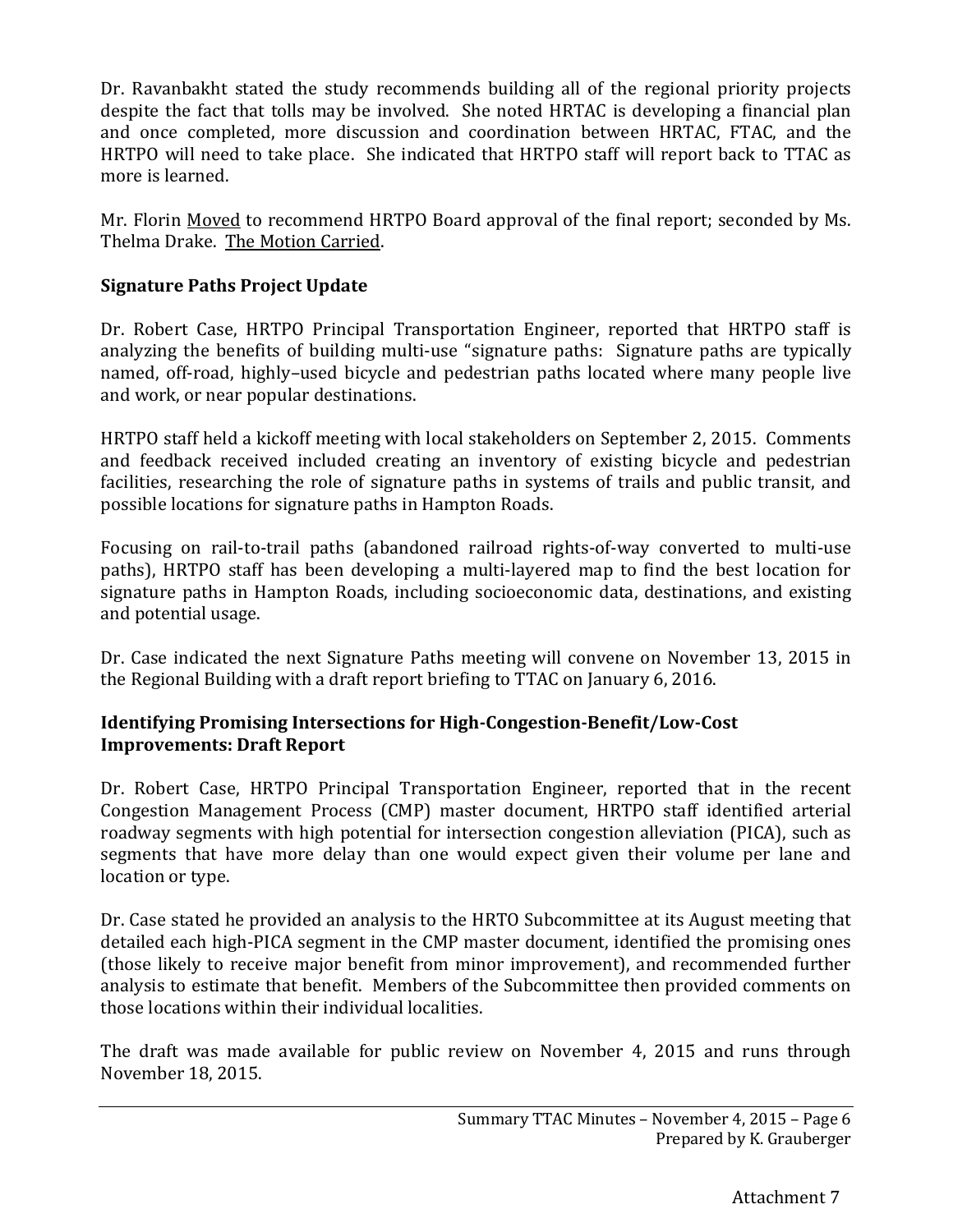## **HRTPO Public Participation Plan and HRTPO Title VI/LEP Plan**

Ms. Kendall Miller, HRTPO Public Involvement and Title VI Administrator, reported that the *HRTPO Public Participation Plan (PPP)* and *Title VI/Limited English Proficiency Plan (LEP)* are designed as resources for the HRTPO Board, staff, and general public to better understand the overall public participation strategy and procedures, as well as the federal mandates that guide HRTPO public participation efforts. They also address the responsibilities of the HRTPO under Title VI of the Civil Rights Act of 1964 and outline a strategy for the HRTPO to implement when working with all populations in Hampton Roads.

Ms. Miller stated the current PPP and Title VI/LEP Plan were approved and adopted by the HRTPO Board on May 1, 2014.

She noted that since the PPP and Title VI/LEP Plan are living documents that reflect changes in Federal law and mandates and new approaches to the transportation planning process, it is necessary for both Plans to be current and up-to-date. Therefore, the two plans have been updated and available for public review and comment from September 29, 2015 to November 15, 2015. The updated plans will be considered for approval by the HRTPO Board at its November 19, 2015 meeting.

Mr. Stringfield Moved to recommend HRTPO Board adoption of the HRTPO Public Participation Plan and the HRTPO Title VI/LEP Plan; seconded by Mr. Bryan Stilley. The Motion Carried.

### **Newport News Transportation Center Project Status Update**

Mr. Derek J. Piper of Parsons Brinckerhoff reported that the Newport News Transportation Center (NNTC) will provide service for Amtrak, overland bus, and local transit from a central facility in Newport News.

Mr. Piper presented the conceptual plan for the Center and noted that the architectural design will be contemporary, allowing for an open and transparent facility which will utilize the newest technology.

He indicated the project schedule includes a NEPA public hearing in January 2016 with construction to begin in June 2017 and a completion date of August 2018.

#### **Williamsburg Area Transit Authority (WATA): Update on Transit Programs and Services**

Ms. Jamie Jackson, WATA Deputy Executive Director, reported that WATA was established as an Authority in 2008 and services the Cities of Williamsburg and Newport News, as well as James City County, upper York County, and Surry County.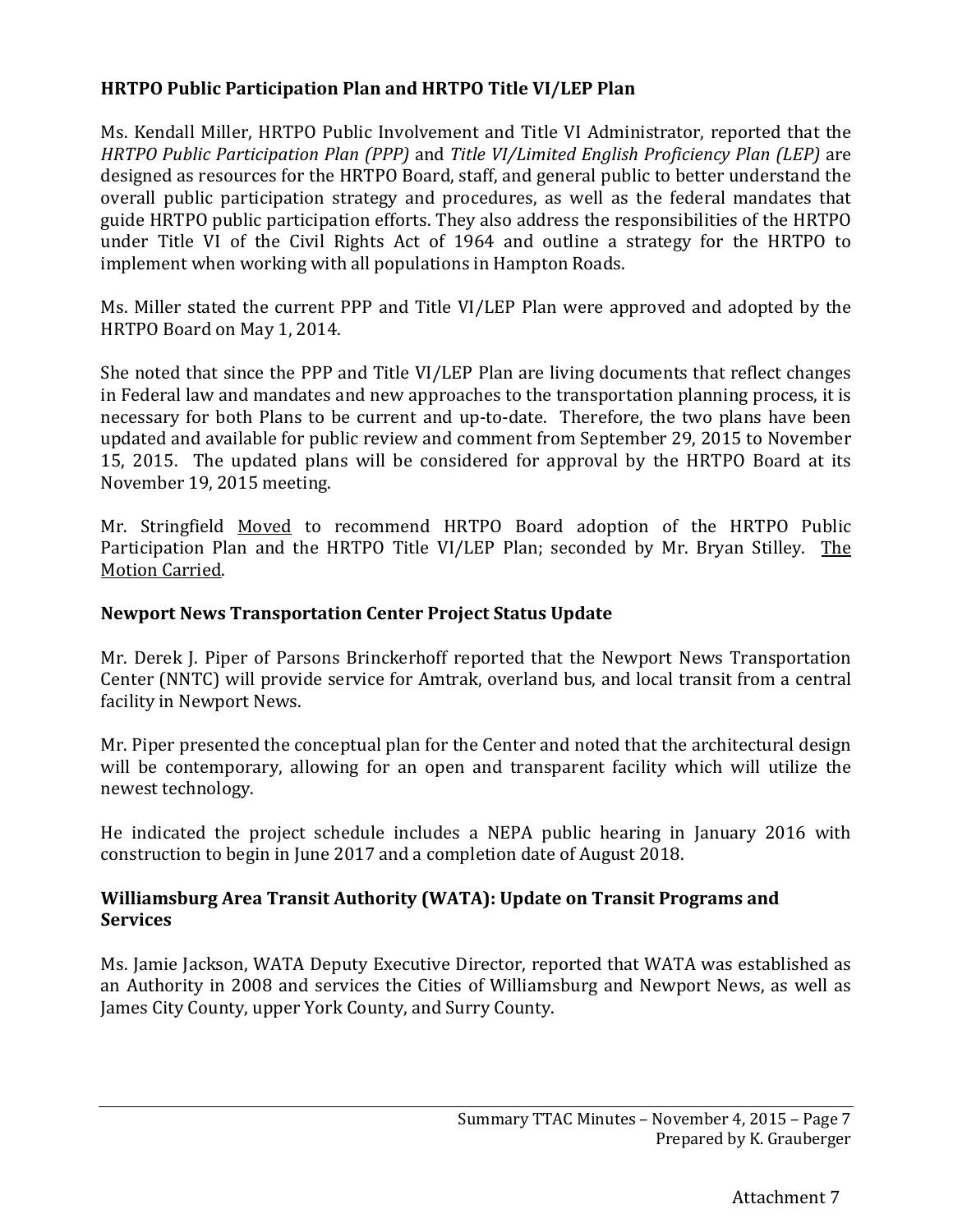Ms. Jackson stated that WATA has recently established a new service route for the Jamestown area. Other projects include the implementation of the Intelligent Transportation System (ITS), rollout of a new brand and identity, bus shelter and other amenity projects, new transit vehicles, safety/security projects and programs, expansion of transit service within the current service area, preparation for a new facility, and more activities that promote transit, economic, and service activities throughout the region.

## **Three-Month Tentative Schedule**

Chair Gey outlined the Three-Month Tentative Schedule for TTAC and noted that the December TTAC meeting will be cancelled.

## **For Your Information**

Chair Gey noted the For Your Information items in the Agenda Packet.

## **Announcements**

Chair Gey highlighted the announcements in the Agenda Packet and stated the TRAFFIX Oversight Subcommittee (TOS) would convene immediately following TTAC.

## **Old/New Business**

Ms. Dale Stith, HRTPO Principal Transportation Planner, summarized the timeline of the 2040 LRTP Revenue Forecast:

- December 2013 Original 2040 LRTP Revenue Forecast received
- July 2015 HRTPO staff informed by VDOT that the 2040 LRTP Revenue was to be revised
- October 30, 2015 Revised 2040 LRTP Revenue Forecast received. The new revenue forecast incorporates House Bill 1887 Funding Distributions:
	- o State of Good Repair
	- o High-Priority Projects Program
	- o District Grant Program

Ms. Stith noted that there was no change in the Maintenance category of the forecast, which includes State of Good Repair Funds. However, the Hampton Roads Transportation Fund (HRTF) forecast decreased by \$2 billion and the LRTP Construction Funds forecast decreased by \$1.2 billion.

She outlined the 2040 LRTP Revised Schedule as follows:

- November LRTP Subcommittee Meeting to revise working draft of Fiscally-Constrained List of Projects
- December Anticipate HRTAC Financing Plan for Regional Priority Projects